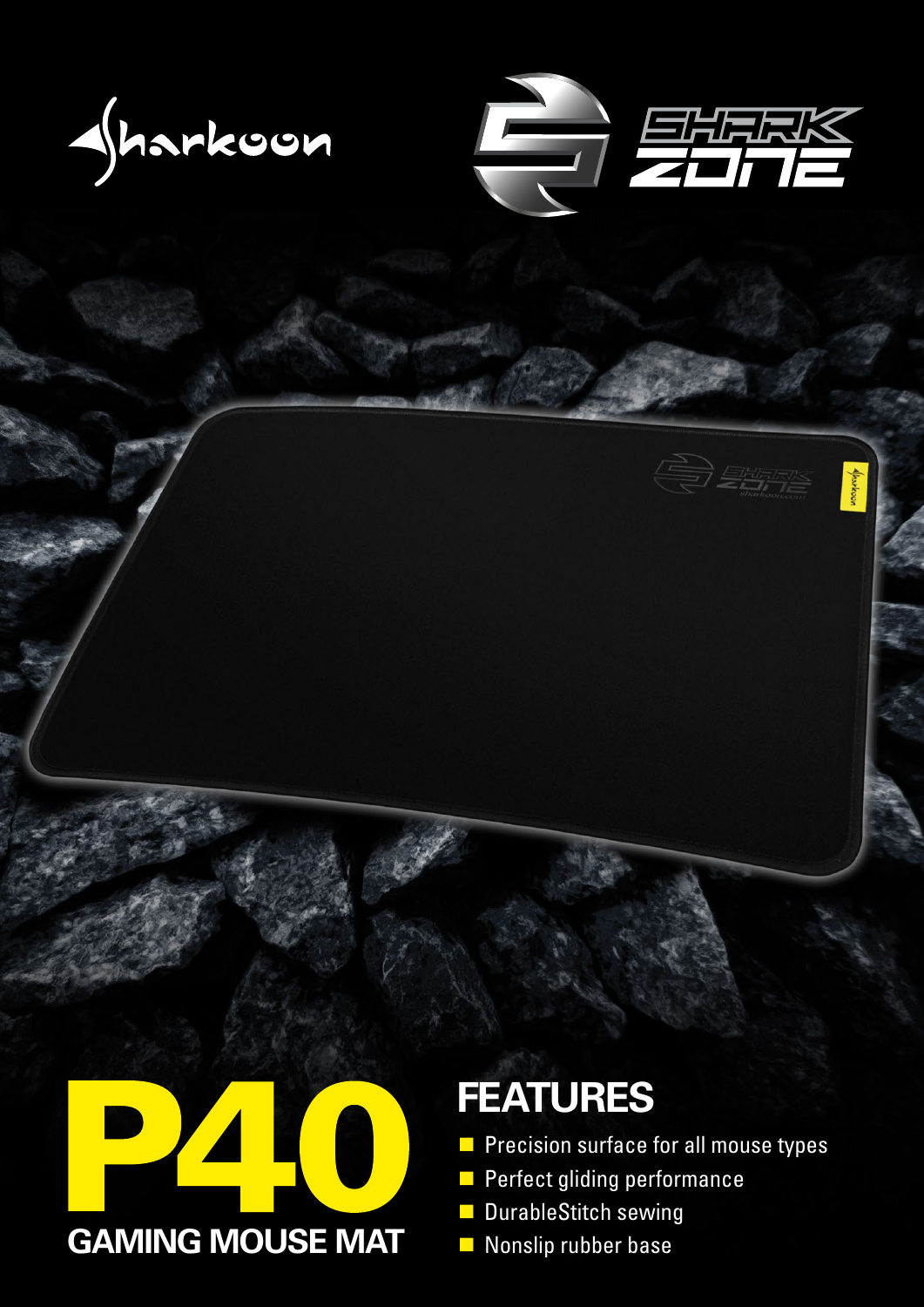# **AVAILABLE SIZES**



Size M 280 x 195 x 2.5 mm Size L 355 x 255 x 2.5 mm

Size XL 444 x 355 x 2.5 mm Size XXL 900 x 400 x 2.5 mm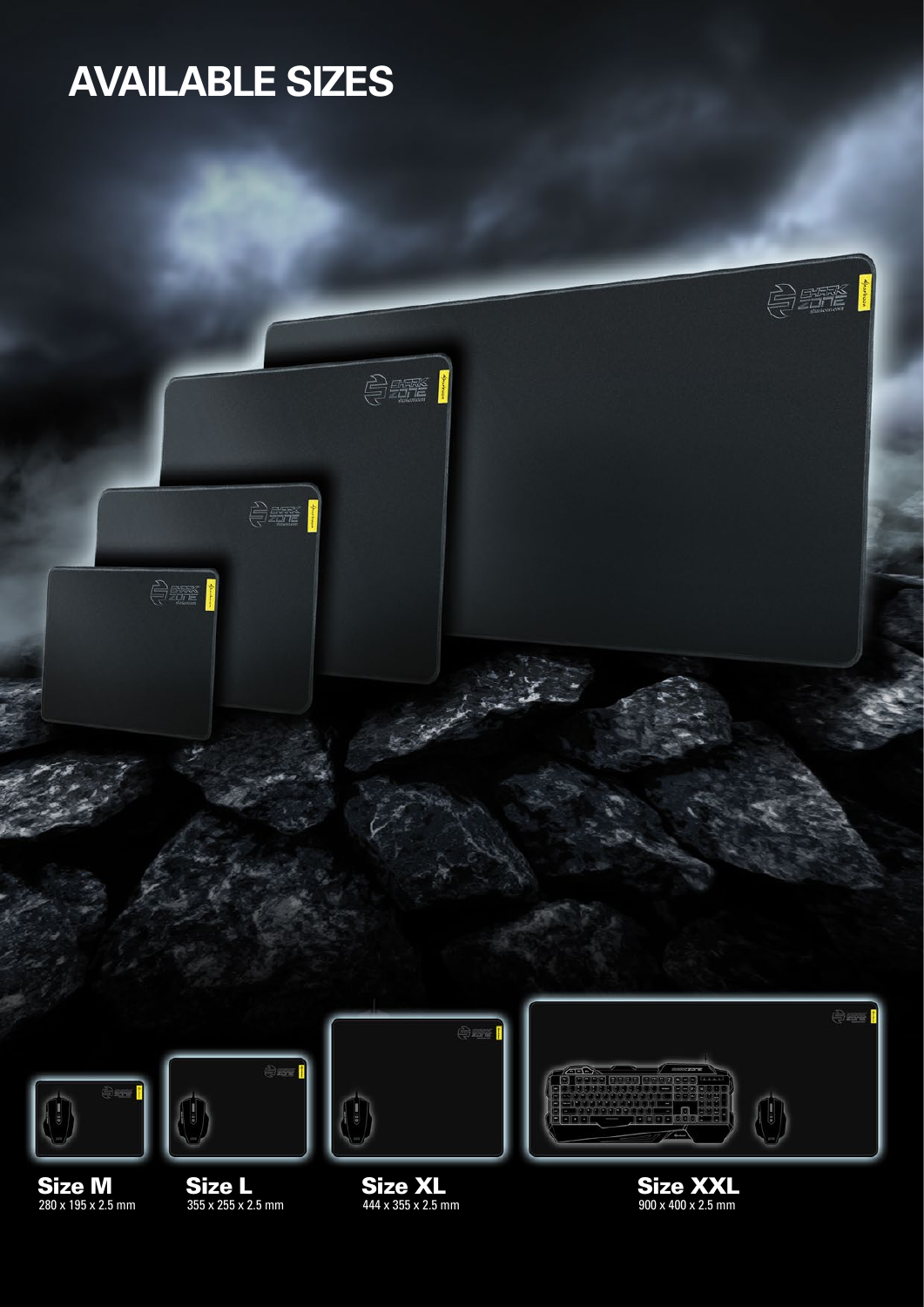